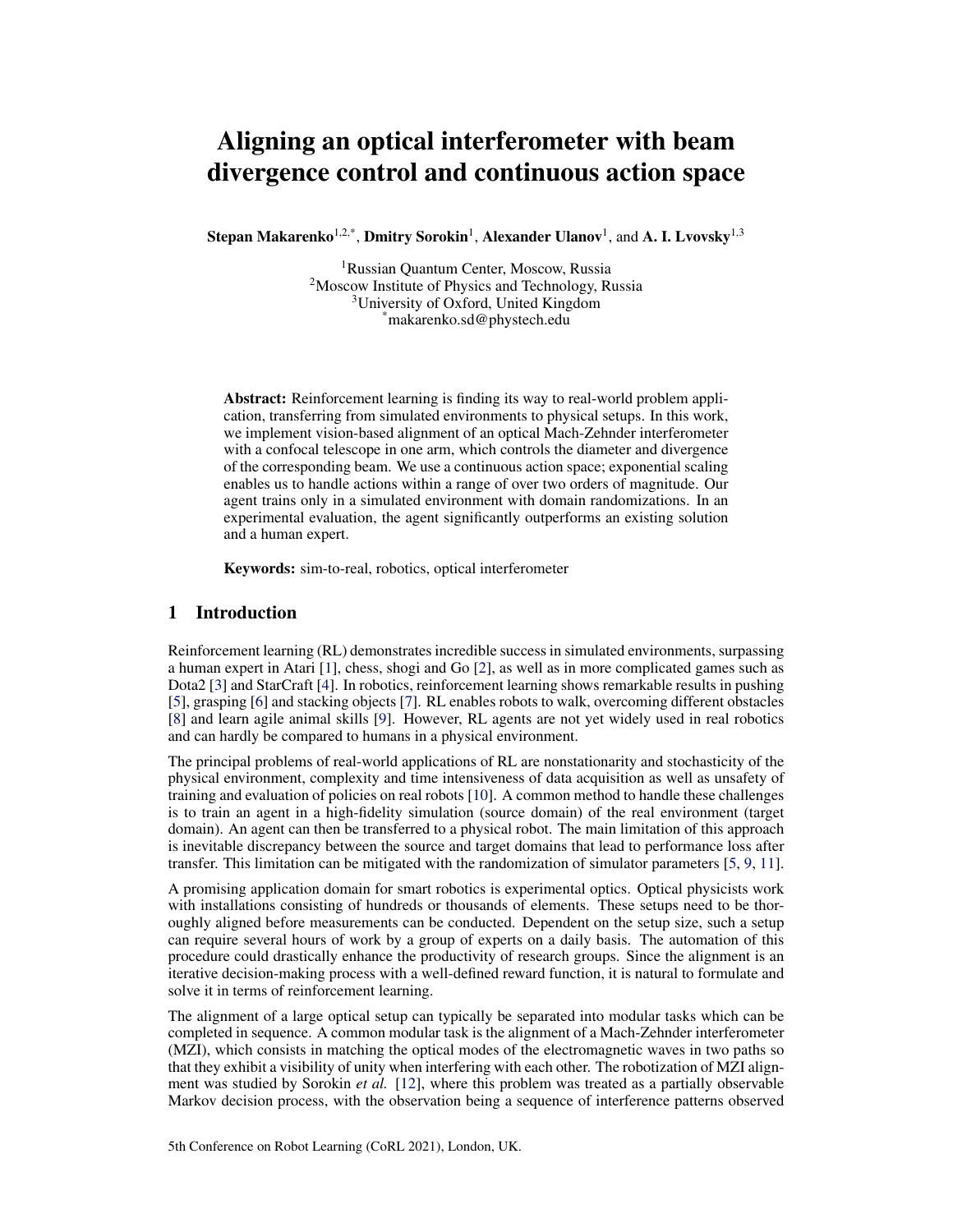on a camera as the relative phase of the two arms is being varied. They trained a discrete-action (VD D3QN [\[13\]](#page-8-0)) agent, dubbed *Interferobot*, in a simulated environment with domain randomizations and successfully transferred the trained agent to a real setup. The trained agent achieved superhuman-level performance in terms of speed and quality of alignment.

However, the task of Ref. [\[12\]](#page-8-0) was limited to matching the spatial positions and directions of the two otherwise identical beams. It is much simpler than those alignment tasks that occur in practice, which additionally require matching the geometric sizes of the beams, their divergence, and, in the case of pulsed lasers, arrival time. These additional features of the experiment result in more complex interference patterns (a richer observation space in RL parlance), hence requiring a more sophisticated agent for their interpretation.

The main contribution of our work is to develop a new agent for interferometer alignment, which addresses this challenge. Our solution is based on a different RL algorithm and features a number of important innovations. *First,* the action space was changed from discrete to continuous, which also changed the policy task from classification to regression. This enabled us to solve the issue arising in the discrete action space, consisting in the number of actions growing exponentially with the number of degrees of freedom [\[14\]](#page-8-0). However, it raises a new concern: the agent's actions towards the end of the alignment process need to be much finer than in the beginning; the action space spans over two orders of magnitude. We address this with our *second* innovation — exponential action rescaling, which allows the agent to effectively explore actions of different magnitudes. *Third,* by granting the agent a continuous action space, we run a risk to leave the safe space of experimental parameters, which may even result in damaging the equipment. We solve this issue by introducing penalties that discourage the policy from approaching boundaries. *Fourth,* we enhance the set of domain randomizations that help our agent perform better in the sim-to-real transfer. Our resulting agent<sup>1</sup> significantly outperforms the original Interferobot and a human expert in terms of both time and quality of the alignment.

# 2 Related works

RL agents for robotics can be trained either on real-world data or in simulation. The advantage of the former is that the agent receives hands-on experience of the environment in which it will be tested. The shortcoming is that the acquisition of a large dataset required for training is a complicated and time-consuming process. This is especially the case when the observations are vision-based. For example, the training of a grasping agent in Kalashnikov et al. [\[6\]](#page-8-0) required several weeks, in spite of parallelization across 7 identical robots. This complication can be addressed with the help of behavior cloning: Vecerik et al. [\[15\]](#page-8-0) trained an agent solving the insertion task using raw visual images using dozens of expert successful and failed trajectories. Hands-on training is simplified for agents without visual observations. For example, Haarnoja et al. [\[8\]](#page-8-0) developed a quadruped walking robot that can generalize to unseen terrains with the training requiring as little as two hours. Another approach for training robot locomotion was presented by Yang et al. [\[16\]](#page-9-0), who collected 4.5 minutes worth of data from a simple quadrupedal robot to model the robot's dynamics and used this model to real-time action planning.

An alternative approach is to train the agent in simulation and transfer it to a real-world system afterwards. To eliminate the discrepancy between the real and simulated environments, Tobin et al. [\[11\]](#page-8-0) proposed a simple technique called domain randomization: they trained an object detection model on simulated images with different textures, lights, object and camera positions, and demonstrated that such a model achieves high accuracy in the real world. Peng et al. [\[5\]](#page-8-0) trained a robotic hand to push an object using randomization of physical parameters such as friction, mass, damping, etc. Another example is the vision-based task of dexterous in-hand manipulation [\[17\]](#page-9-0), which demonstrated the effectiveness of applying randomizations to both the physical parameters and image observations.

The automation of optical system alignment is constantly evolving. In 1987 Gabler et al. [\[18\]](#page-9-0) demonstrated automated alignment of an optical fibre used an iterative algorithm that consequently finds the maximum of a photo-detector signal with respect to each of the three fibre movement axis. Fang and Savransky [\[19\]](#page-9-0) considered automated alignment of a system of two lenses with 8 degrees of freedom. Acquiring a focal plane image, their algorithm performs principal component analysis and Kalman filtering to calculate proper control inputs.

<sup>1</sup> [https://github.com/Stepan-Makarenko/RL\\_interferometer\\_alignment](https://github.com/Stepan-Makarenko/RL_interferometer_alignment)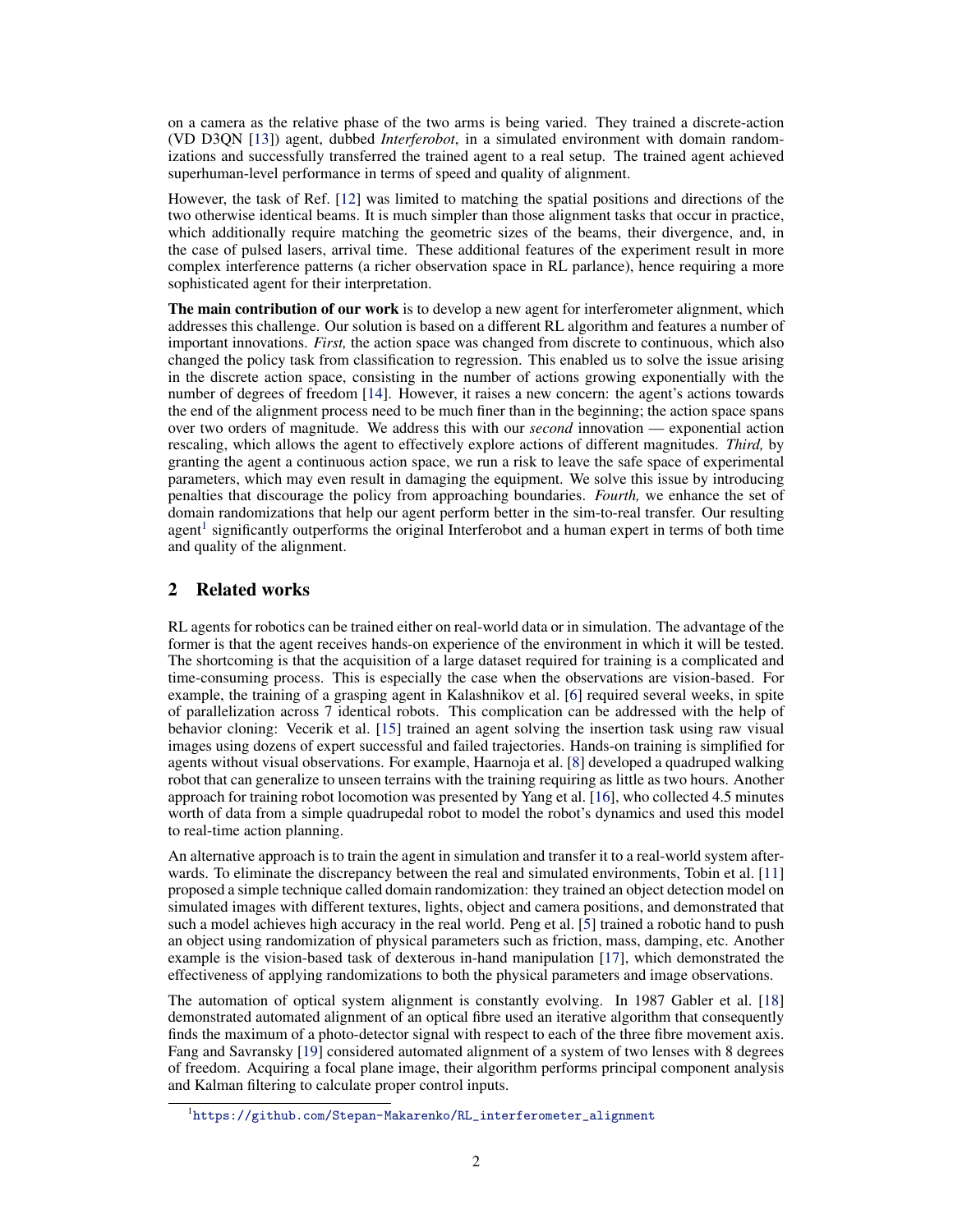<span id="page-2-0"></span>Deep machine learning, particularly RL, has become increasingly popular in experimental optics. For example, Sun et al. [\[20\]](#page-9-0) used an RL agent to stabilize a mode-locked laser by controlling waveplates and polarizers. RL algorithms are also routinely used to optimize optical communications [\[21\]](#page-9-0), e.g. to route traffic in optical transport networks [\[22,](#page-9-0) [23\]](#page-9-0).



## 3 Mach-Zehnder interferometer

Figure 1: Conceptual scheme of the Mach-Zehnder interferometer. Lens 2, mirror 2 and BS 2 are motorized optical elements controlled by an RL agent.

Interference is a physical phenomenon that results from coherent addition of amplitudes of two or more overlapping waves; the resulting amplitude depends on the relative phase of the component waves. Interferometers, which are among the main instruments of experimental optics, use interference to precisely measure this phase difference.

In this paper we consider an MZI displayed in Fig. 1. A collimated (parallel) laser beam is divided by a beam splitter (BS 1). The two resulting beams propagate through different paths before being recombined, with the help of steering mirrors, by another beam splitter (BS 2) and viewed by a camera. One of the mirrors is mounted on a piezoelectric transducer to vary the relative phase  $\varphi$  of the beams. One of the beam paths (the lower one in Fig. 1) contains a system of two lenses (telescope), which control the beam divergence and size. We use motorized mounts for mirror 2 and BS 2; lens 2 is mounted on a motorized translation stage. Aligning the interferometer requires precise matching of the two beams in terms of their transverse positions, directions, radii and divergences.

The images from the camera serve as observations for our RL agent. Examples of acquired images are shown in Fig. [2.](#page-3-0) The curved shape of the interference fringes is a consequence of different divergences of the two beams. We apply an asymmetric sawtooth voltage pattern to the piezo, akin to Ref. [\[12\]](#page-8-0), to view the temporal dynamics of fringes. The amplitude of the piezo motion corresponds to a phase difference of about  $2\pi$ . For a misaligned interferometer, the piezo motion causes transverse displacement of the fringes visible in Fig. [2](#page-3-0) (b-d), which permit the agent to extract the information about the sign of the difference of the beams' angles. When fully aligned, the interference will appear as a single blinking spot [Fig. [2](#page-3-0) (a)].

The complexity of alignment arises because changing the angular orientations of the mirrors simultaneously affects the position and angle of the lower beam, while the lens movement changes the lower beam radius and divergence. Moreover, images received from the camera can be corrupted by noise, aberrations, ambient light and dust. The problem is additionally complicated by the inaccuracy of mounts and positioners whose relative action noise is about 4%.

The position-dependent intensity of the interference pattern can be written as  $I(x, y, \varphi)$  =  $\frac{1}{2} |E_{\text{upper}}(x, y)e^{i\varphi} + E_{\text{lower}}(x, y)|^2$ , where  $E_{\text{upper/lower}}(x, y)$  is the amplitude of each beam. The quality metric of alignment, *visibility*, is defined as

$$
V = \frac{\max_{\varphi} (I_{\text{tot}}(\varphi)) - \min_{\varphi} (I_{\text{tot}}(\varphi))}{\max_{\varphi} (I_{\text{tot}}(\varphi)) + \min_{\varphi} (I_{\text{tot}}(\varphi))}
$$
(1)

where  $I_{\text{tot}}(\varphi) = \int \int I(x, y, \varphi) dxdy$  is a total light intensity in the image plane with the phase difference  $\varphi$  between the arms. The intensity depends on time because of periodic piezo movement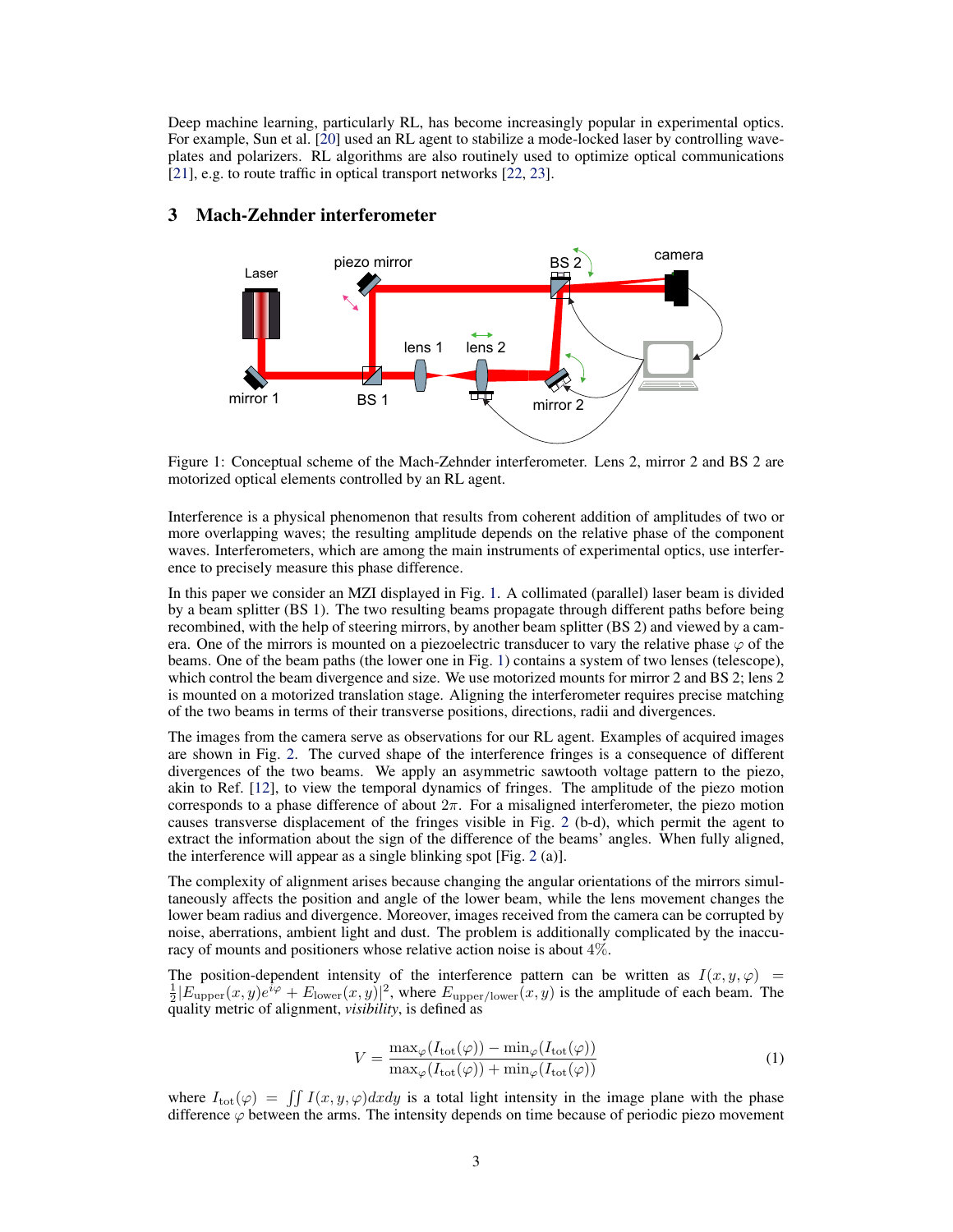<span id="page-3-0"></span>

Figure 2: Camera images from the Mach-Zehnder interferometer. (b-d) Example images acquired with a misaligned interferometer. The images in each row correspond to varying path length differences of the interferometer arms.

that varies the phase difference between the two interferometer arms. The visibility lies in  $[0, 1]$ range, where  $V = 1$  corresponds to a perfectly aligned interferometer.

# 4 Background

We consider a standard partially observable Markov decision process (POMDP) setting where the purpose of an agent is to maximize its cumulative reward during the policy execution. The observation of the environment at timestep t is defined as  $o_t \in \mathcal{O}$  and is sampled from the distribution  $o_t \sim U(o_t|s_t)$ , where  $s_t \in S$  is the state. The policy of our agent is a deterministic function  $a_t = \pi(o_t)$  yielding an action, which is an element of the action space A. Following the action, the agent receives a reward  $r_t : S \times A \to R$  and the next observation  $o_{t+1} \sim U(o_{t+1}|s_{t+1})$ , where  $s_{t+1}$  is produced according to a latent transition distribution  $s_{t+1} \sim F(s_{t+1}|s_t, a_t)$ . The discounted reward sum (return) from timestep t in each episode is  $R_t = \sum_{i=t}^{T} \gamma^{i-t} r_i$ , where  $\gamma \in [0,1]$  is the discount factor and  $T$  is the horizon of the episode.

The agent's objective is to learn the policy  $\pi^*$  that maximizes the expected return  $J(\pi)$  =  $E_{\tau \sim p(\tau|\pi)}[R_0]$  where  $p(\tau|\pi)$  is the distribution of trajectories  $\tau = (o_0, a_0, o_1, a_1, ..., a_{T-1}, o_T)$ produced by policy  $\pi$ :

$$
\pi^* = \underset{\pi}{\arg\max} J(\pi). \tag{2}
$$

**Policy gradient.** The policy  $\pi$  is defined by parameters  $\theta$  (i.e.  $\pi = \pi_{\theta}$ ), so the optimization (2) is performed with respect to the parameters:  $\theta^* = \arg \max_{\theta} J(\pi_{\theta})$ . A common approach to such a problem is policy gradient [\[24\]](#page-9-0), which iteratively improves the policy in terms of expected return via gradient ascent:

$$
\theta_{t+1} = \theta_t + \alpha \frac{\partial J(\pi_{\theta})}{\partial \theta},\tag{3}
$$

where  $\alpha$  is the learning rate. The algorithms of this family vary by the method of approximating the unknown  $J(\pi_{\theta})$ .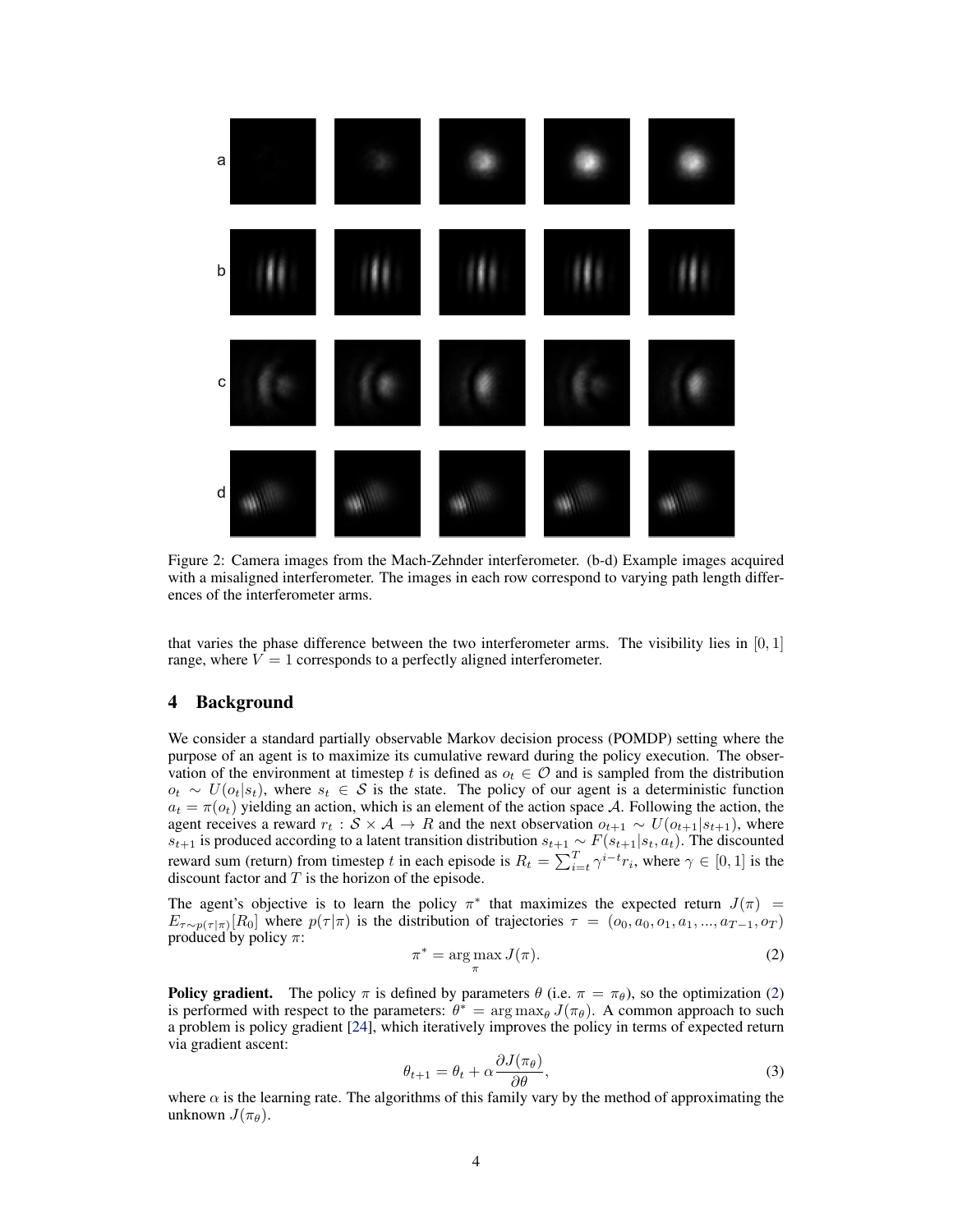<span id="page-4-0"></span>A common approach to continuous-action Markov decision processes is TD3 [\[25\]](#page-9-0) which is an extension of another popular algorithm DDPG [\[26\]](#page-9-0). This algorithm uses three neural networks: one (actor) for a deterministic policy and two (critics) for evaluating the action-state values  $Q(s_t, a_t)$ . Using two critics allows the algorithm to suffer less from overestimating the Q-values; in addition, the algorithm smoothens the Q-functions by adding Gaussian noise to the target actions when updating the parameters of the critics. Gaussian noise is also added to each policy action during the training to encourage exploration.

Domain randomization. To lower the performance losses associated with the transferring of the agent from a simulated to real-world environment, domain randomization is used. The agent is trained for a set of tasks with different dynamics  $F(s_t|s_{t-1}, a_{t-1}, \mu_{\text{sim}}) \approx F(s_t|s_{t-1}, a_{t-1}, \mu_{\text{real}})$ and sensor noise models  $\hat{U}(o_t|s_t, \mu_{\text{sim}}) \approx U(o_t|s_t, \mu_{\text{real}})$  where  $\mu_{\text{sim/real}}$  are sets of environment parameters. Whereas we do not know the actual  $\mu_{\text{real}}$  of the real environment, varying  $\mu_{\text{sim}}$  in a range containing  $\mu_{\rm real}$  helps to improve generalization and transfer quality.

## 5 Our method

In this work, we apply continuous control reinforcement learning methods to align the MZI. As mentioned above, the alignment is performed step by step and the actions depend on the interference patterns observed by the agent, so it can be naturally viewed as a POMDP.

The agent is trained in simulation and evaluated on a real interferometer. The training algorithm is listed in Appendix A and the MZI simulator is described in Appendix B.

State, observation and action. The state of the environment is a vector consisting of the transverse position  $(x, y)$ , direction angle  $(\alpha_x, \alpha_y)$ , radius  $r_{\text{lower}}$  and divergence curvature  $\rho$  of the lower beam in the plane of the camera. The position and transverse direction of the upper beam are assumed to be zero. This state is fully determined by the angles of the mirror and the beam splitter and the position of the lens. The range of allowed states, listed in Table 1, is restricted by the requirement that the beam remains visible on the camera and the position of the lens stays within the travel range of the translation stage.

The observation is a set of 16 consecutive  $64 \times 64$  images acquired by the camera during one period of the piezo mirror. The actions are five-dimensional vectors specifying the relative angular deflections of both mirrors along the  $x$  and  $y$  axes and the linear displacement of the lens with respect to their current positions. Each action vector component lies in the  $[-1, 1]$  range, where the values of  $\pm 1$  correspond to the maximum and minimum values as listed in Table 1. The absolute values of each action are restricted to the interval  $[2.5 \cdot 10^{-3}, 1]$ , because smaller actions do not produce observable changes in the interference pattern and fall within the uncertainty range of motorized mounts.

#### Episode and reset.

To compare the performance of our agent with that of Sorokin et al. [\[12\]](#page-8-0), we keep the episode length equal to 100 actions. At the beginning of each episode, the beam in the lower path is misaligned by setting the mirror angles and lens position to random values within the allowed range.

Reward. Under the normal alignment procedure, the reward at each step is positive and consists of two terms:

$$
R = V - \log(1 - V). \tag{4}
$$

The first term is the visibility, which, as discussed above, is the primary metric for the interferometer alignment quality. The second term rewards high quality of the final alignment, which is critical for optical experiments; it tends to infinity for  $V \rightarrow 1$  [\[12\]](#page-8-0).

| Element angle / position | $\left  \right $ mirror 2, x $\left  \right $ mirror 2, y $\left  \right $ BS 2, x $\left  \right $ BS 2, y $\left  \right $ lens 2 |  |  |
|--------------------------|-------------------------------------------------------------------------------------------------------------------------------------|--|--|
|                          |                                                                                                                                     |  |  |

Table 1: Maximum deflection of each optical element. Mirrors angles are given in radians, lens positions in millimeters.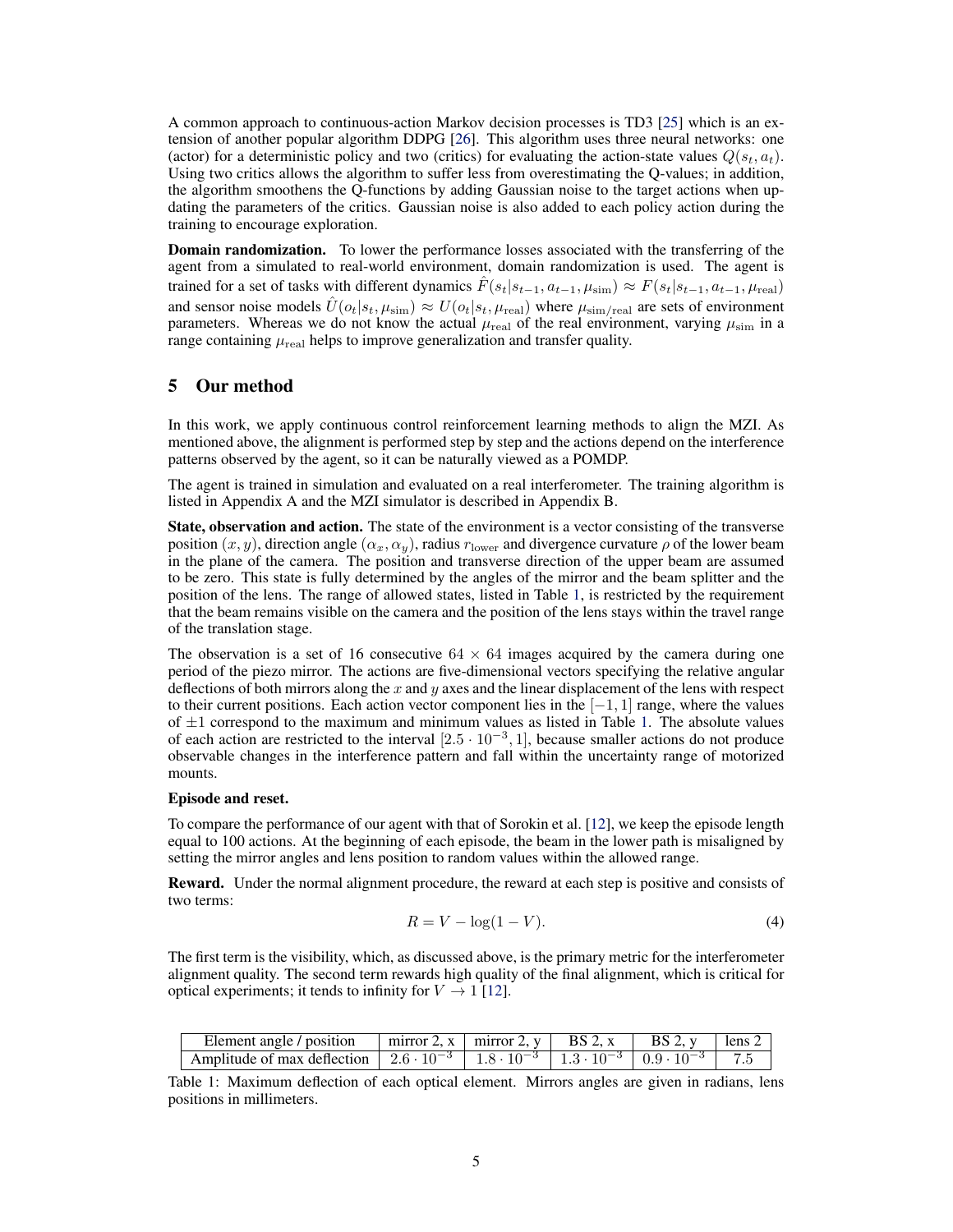<span id="page-5-0"></span>

Figure 3: Effect of phase noise. The plots display the integrated intensity of the interference pattern as the path length difference is varied. The behavior becomes closer to real after applying phase noise.

However, if the agent proposes an action that takes one of the controls out of the boundaries defined in Table [1,](#page-4-0) the episode is terminated to avoid damage to the equipment. Additionally, the agent is penalized with the reward of  $P = -0.04$ . This penalty is important during early stages of the training, when the reward [\(4\)](#page-4-0) is normally close to zero. A small negative reward for unsafe actions will train the agent to be aware of the bounds, but will not discourage exploration. The specific value of  $P$  was handpicked via experimentation. On the other hand, when the agent is well-trained, it normally receives a significant positive reward for each step. At this stage, terminating an episode has a major negative effect on the return, thereby strongly discouraging unsafe actions.

Domain randomization. To learn a more generalized policy and facilitate sim-to-real transfer, we introduce several domain randomizations, which are used during the training. The only randomization that changes the dynamic of the environment  $F(s_{t+1}|s_t, a_t)$  is the beam radius randomization within  $\pm 20\%$  of the measured radius  $r = 0.71$  mm. The randomization is applied at the beginning of each episode.

Additionally, we introduce the following randomizations of the observation  $U(o_t|s_t)$ . First, to address the noise of the camera detector, scattering, air fluctuations and dust effects, we add Gaussian noise to each pixel acquired by the camera. The standard deviation of the noise is 20% with respect to the simulated intensity value. Second, we rearrange cyclically the images within the video sequence to account for the randomness of the camera trigger. In addition, we randomize the duty cycle (fraction of time spent on the forward and backward passes) of the piezo. Third, we vary the beams' brightness by  $\pm 30\%$  to model the variance of the camera exposure. All these randomizations are applied to each time step (i.e. they are constant for the 16 frames acquired in each step).

The randomizations described above have been used in Sorokin et al. [\[12\]](#page-8-0) and have proven their effectiveness. An additional randomization we introduce in this work addresses irregularities in the motion of the piezo mirror and the frame rate, as well as fluctuations in the air density in different arms of the interferometer, all of which lead to random variation of the optical path length difference between the two MZI arms. To simulate these effects, we add Gaussian noise with the standard deviation of 0.5 rad to this phase difference.

Action rescaling. As the alignment progresses, the agent's actions become smaller and more precise. The typical action magnitude decreases during an episode by about two orders (as illustrated in the experimental Section [6](#page-6-0) below). It is therefore desirable that the exploration noise also decrease with the action magnitude. We satisfy this by setting the agent's neural network to output a "raw action" value  $a_0 \in [-1, 1]$ , from which the actual action is calculated according to

$$
a = \begin{cases} \text{sign}(a_0) \cdot 1000^{|a_0| - 1} & \text{if } |a_0| > 0.17\\ 0 & \text{if } |a_0| \le 0.17 \end{cases}
$$
 (5)

This transformation produces rescaled actions with absolute values  $|a| \in \{0\} \cup [2.5 \cdot 10^{-3}, 1]$ .

Algorithm and network architecture. We use the standard TD3 algorithm with handpicked hyperparameters to produce a deterministic policy, which yields the raw action  $a_0$  as described above. For both critics and the actor, we use the VGG-16 [\[27\]](#page-9-0) architecture, modified as follows. The number of convolutional layers in the encoder is set to 8, followed by three MLP layers, with no dropout. We have chosen this architecture because max pooling operations help reducing the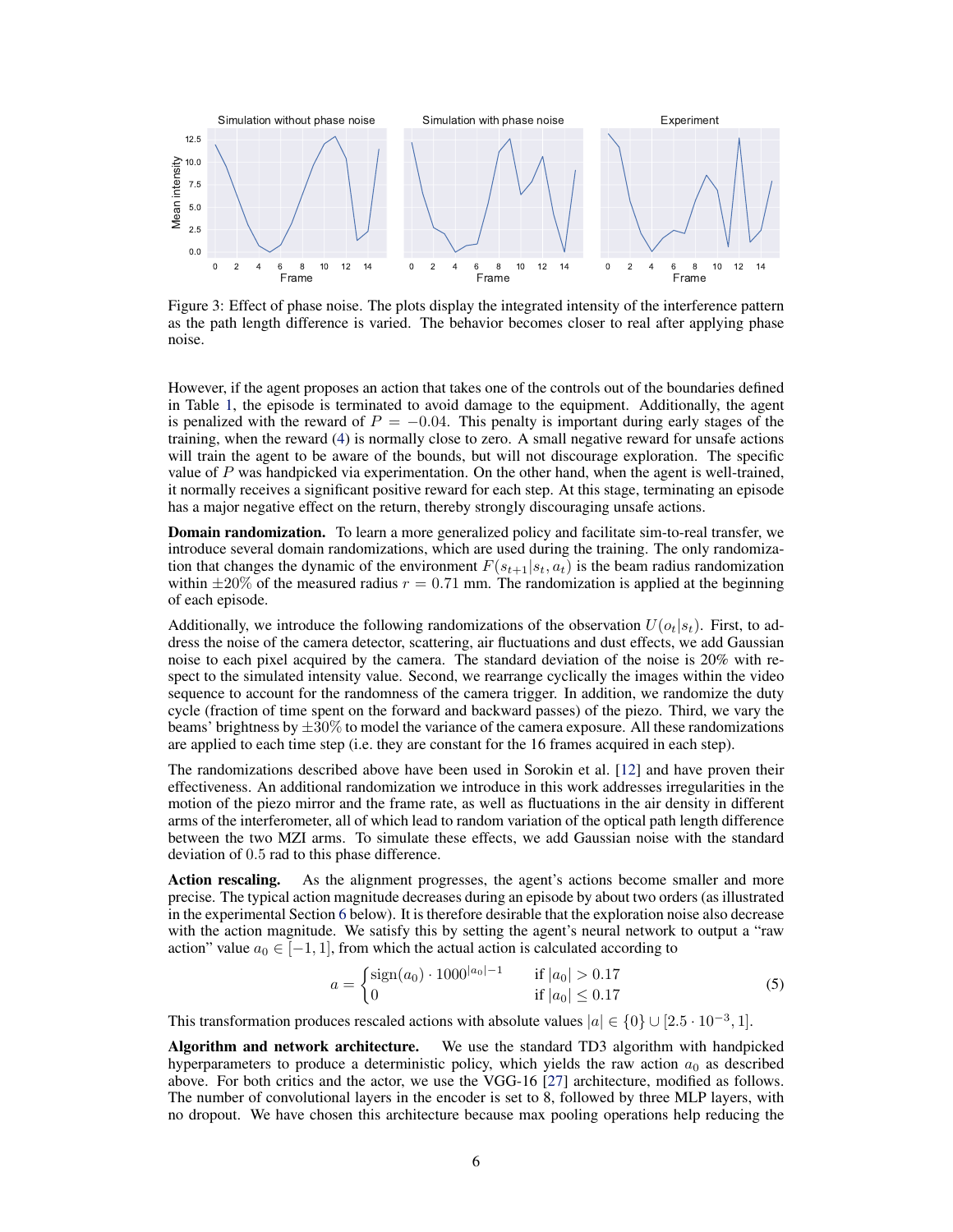|                 | V > 0.92      | V > 0.95        | V > 0.98        |
|-----------------|---------------|-----------------|-----------------|
| Human           | $93.9(0\%)$   | 103.6 ( $0\%$ ) | $129.6(10\%)$   |
| TD3 (our agent) | 56.16 $(0\%)$ | 75.06 (0%)      | 120.1 $(4\%)$   |
| Interferobot    | 98.7 (7.6%)   | $116.1(7.6\%)$  | $156.4(10.6\%)$ |

<span id="page-6-0"></span>Table 2: Comparison with a human expert and the original Interferobot. The time required to reach the visibility thresholds of 0.92, 0.95 and 0.98 are shown, together with the percentage of episodes the threshold has not been reached (in parentheses).

overfitting and sensitivity to individual pixel noise. We use orthogonal initialization in all models as we found it to ensure faster convergence.

We train the agent with a discount factor  $\gamma = 0.8$ ; this relatively short reward sight inspires our agent to reach high visibility faster. A Gaussian exploration noise is added to the raw action  $a_0$ with the standard deviation decreasing exponentially from 0.5 to 0.02 during the training. Although the variance of this noise is independent of the magnitude of  $a_0$ , its effect on the actual action a is proportional to its magnitude due to the exponential dependence [\(5\)](#page-5-0). The total number of steps is  $10<sup>6</sup>$  and the replay buffer size is  $10<sup>5</sup>$ . Updates are performed every ten steps. The whole training on an NVidia RTX 2080 GPU takes about 26 hours.

## 6 Experimental evaluation



Figure 4: Comparison of Interferobot and our agent, demonstrating the advantage of the latter in convergence speed and the final alignment quality. As evident from the box plot (b), the 25-75 interquartile range for our agent is significantly narrower than that of Interferobot, indicating higher stability of the former. All results are averaged over 50 episodes.

For our experiments, we build an MZI according to the scheme shown in Fig. [1.](#page-2-0) We use a continuous HeNe laser with wavelength  $\lambda = 632$  nm, Newport Picomotor mirror mounts, a Standa 8MT167-25LS linear translation stage, a CMOS camera with 16 fps acquisition rate, and a high-bandwidth photodetector to precisely measure the visibility. In addition to our agent, we also train and evaluate the original Interferobot [\[12\]](#page-8-0) with the action space extended to include the lens movement. For each agent, we run 50 episodes of evaluation with 100 timesteps. Figure 4 shows the evaluation results. Our agent significantly outperforms Interferobot in terms of the alignment time, final visibility (averaged over the last 40 steps of each episode) and its variance.

Additionally, our agent has been compared with a human expert, who aligned the interferometer 10 times by manually turning the controls on the physical setup. As evidenced by Table 2, our agent surpasses the human both in the speed and quality of the alignment.

A common trick used by human experts in aligning optics is to turn two mirrors steering the same beam by equal and opposite angles. This action moves the position of the beam without changing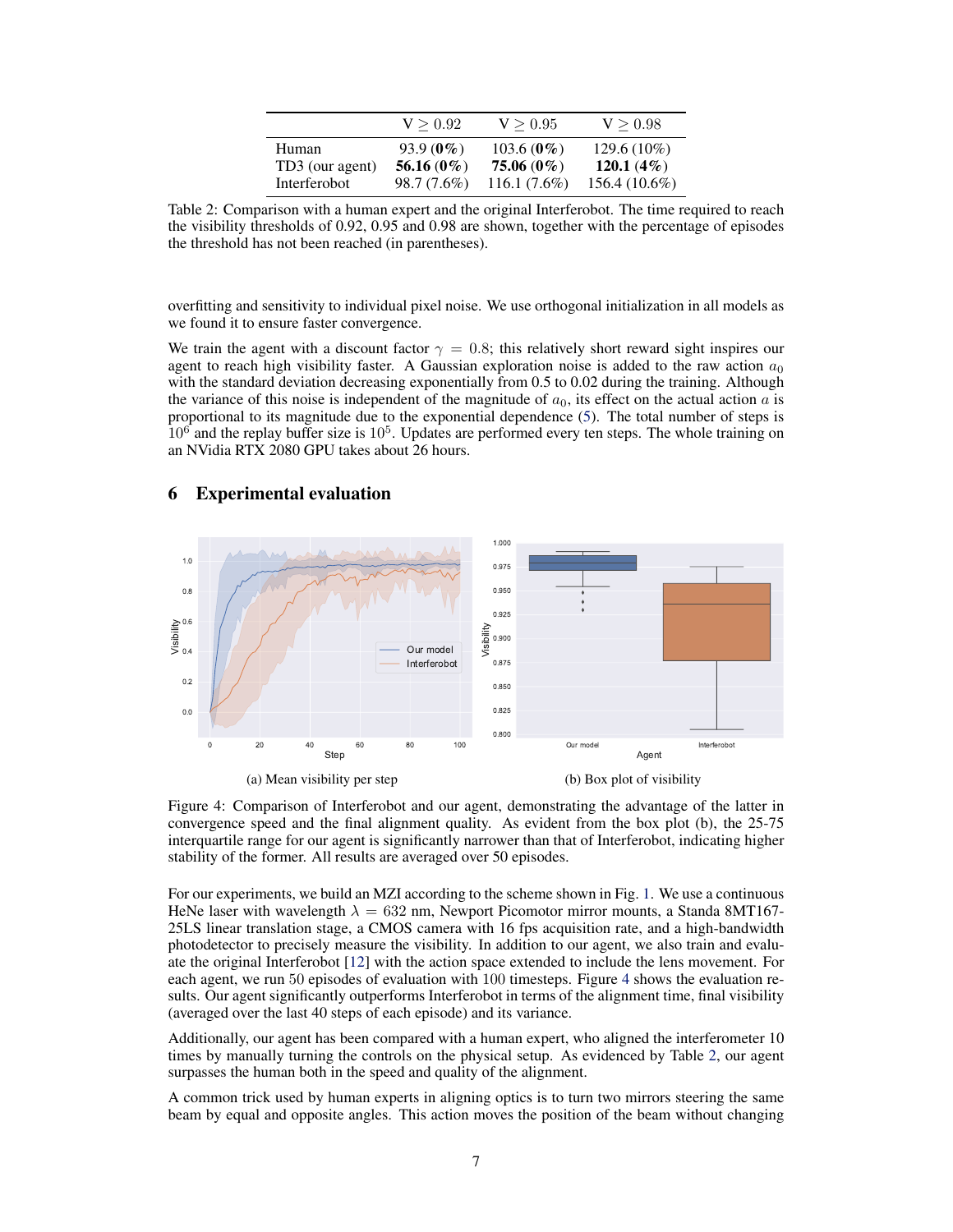

Figure 5: Interpreting the agent's policy. a) Percentage of actions that change the distance between beams while conserving the directions increases with the step number. b) Mean norm of actions decreases with the step number.

its direction. Fig. 5a shows that our agent learns this method and uses it extensively: by the end of the procedure, about 70% of the actions contain such parallel movements. Fig. 5b shows the action norm as a function of the step number. The descending trend means that at the beginning our agent uses large actions to obtain rough alignment and decreases the action size to fine-tune the interferometer.

Table 3 presents the results of an ablation study. A standard TD3 agent does not outperform the original Interferobot and achieves a mean visibility of  $V = 0.83$ . Action rescaling and phase noise randomizations significantly boost the performance of our agent, leading to a visibility of  $V =$ 0.98. It is notable that the phase noise randomization slightly decreases the mean visibility of the Interferobot but improves the standard deviation. This bias-variance trade-off can be due to the relative simplicity of the Interferobot model which cannot capture richer observations produced by this randomization.

| Model               | mean visibility for last 40 step | standard deviation |  |
|---------------------|----------------------------------|--------------------|--|
| $TD3 + AR + PN$     | 0.98                             | 0.03               |  |
| $TD3 + AR$          | 0.95                             | 0.06               |  |
| Interferobot        | 0.92                             | 012                |  |
| Interferobot $+ PN$ | 0.90                             | 0.08               |  |
| TD3                 | 0.83                             | 0.18               |  |

Table 3: Comparative evaluation with ablated agents and the original Interferobot [\[12\]](#page-8-0). PN: phase noise; AR: action rescaling.

# 7 Conclusion

We demonstrated a novel RL algorithm for the automatic alignment of an optical interferometer, which contains a system of lenses in one of its optical paths. Such a setup results in richer observation and action spaces and constiututes a better approximation of a general problem of achieving mode matching between two arbitrary Gaussian beams. Our reinforcement learning agent with a continuous action space solves the alignment problem successfully, surpassing both a previous solution and a human expert. Important innovations include exponential scaling of the action space, an additional domain randomization that helps the agent generalize to a real setup after training in simulation as well as a discrete reward structure that trains the agent to avoid unsafe actions. Our solution will work for any Mach-Zehnder interferometer with  $2 \times 2$  degrees of freedom (mirror angles) controlling the position and direction, and one additional degree of freedom (lens position) controlling the width and divergence of one of the beams.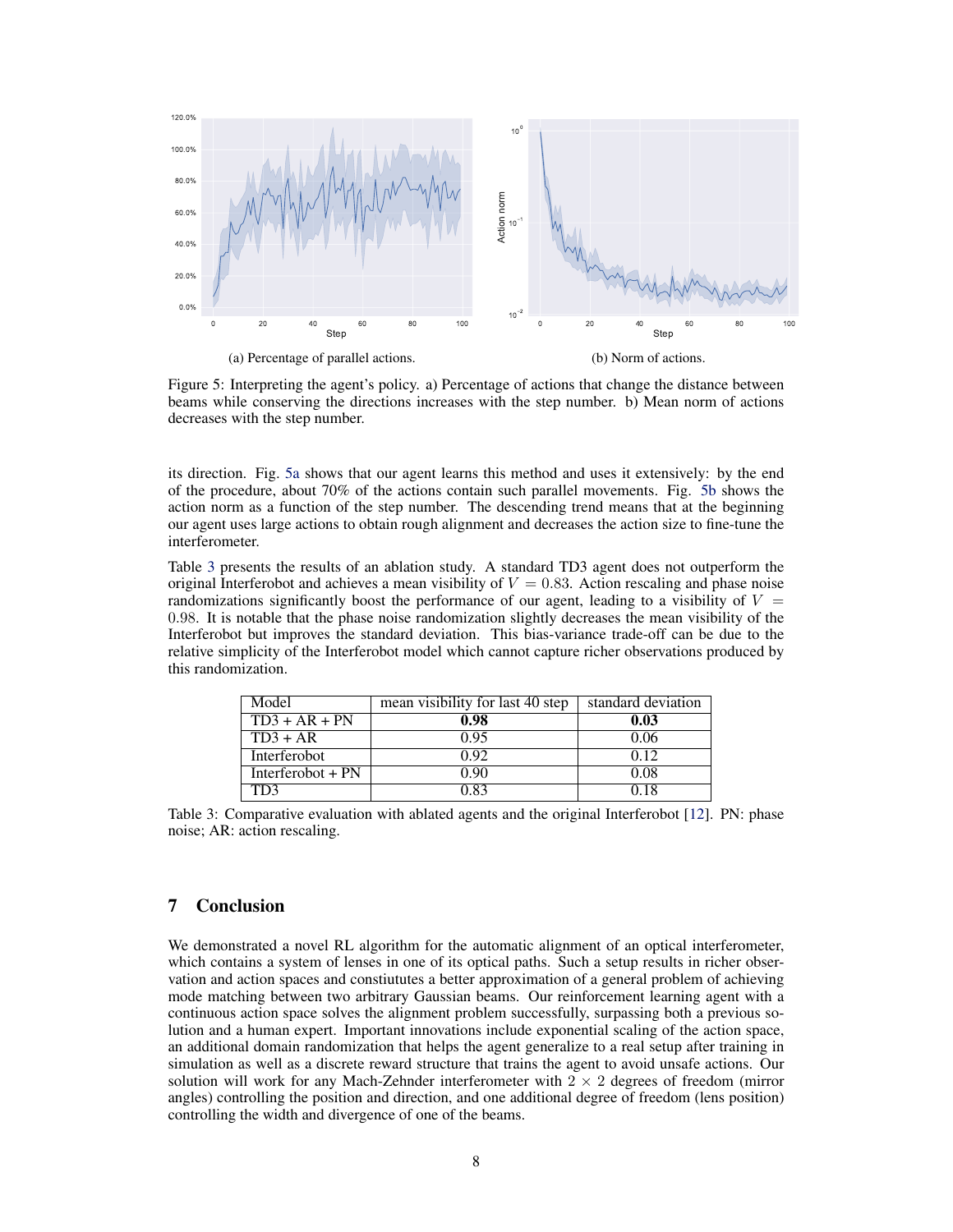## <span id="page-8-0"></span>8 Acknowledgments

We acknowledge support from Russian Science Foundation (19-71-10092).

### References

- [1] V. Mnih, K. Kavukcuoglu, D. Silver, A. Graves, I. Antonoglou, D. Wierstra, and M. Riedmiller. Playing atari with deep reinforcement learning. *arXiv preprint arXiv:1312.5602*, 2013.
- [2] D. Silver, T. Hubert, J. Schrittwieser, I. Antonoglou, M. Lai, A. Guez, M. Lanctot, L. Sifre, D. Kumaran, T. Graepel, et al. A general reinforcement learning algorithm that masters chess, shogi, and go through self-play. *Science*, 362(6419):1140–1144, 2018.
- [3] C. Berner, G. Brockman, B. Chan, V. Cheung, P. Debiak, C. Dennison, D. Farhi, Q. Fischer, S. Hashme, C. Hesse, et al. Dota 2 with large scale deep reinforcement learning. *arXiv preprint arXiv:1912.06680*, 2019.
- [4] O. Vinyals, I. Babuschkin, W. M. Czarnecki, M. Mathieu, A. Dudzik, J. Chung, D. H. Choi, R. Powell, T. Ewalds, P. Georgiev, et al. Grandmaster level in starcraft ii using multi-agent reinforcement learning. *Nature*, 575(7782):350–354, 2019.
- [5] X. B. Peng, M. Andrychowicz, W. Zaremba, and P. Abbeel. Sim-to-real transfer of robotic control with dynamics randomization. In *2018 IEEE international conference on robotics and automation (ICRA)*, pages 3803–3810. IEEE, 2018.
- [6] D. Kalashnikov, A. Irpan, P. Pastor, J. Ibarz, A. Herzog, E. Jang, D. Quillen, E. Holly, M. Kalakrishnan, V. Vanhoucke, et al. Scalable deep reinforcement learning for vision-based robotic manipulation. In *Conference on Robot Learning*, pages 651–673. PMLR, 2018.
- [7] T. Haarnoja, V. Pong, A. Zhou, M. Dalal, P. Abbeel, and S. Levine. Composable deep reinforcement learning for robotic manipulation. In *2018 IEEE International Conference on Robotics and Automation (ICRA)*, pages 6244–6251. IEEE, 2018.
- [8] T. Haarnoja, S. Ha, A. Zhou, J. Tan, G. Tucker, and S. Levine. Learning to walk via deep reinforcement learning. *arXiv preprint arXiv:1812.11103*, 2018.
- [9] X. B. Peng, E. Coumans, T. Zhang, T.-W. Lee, J. Tan, and S. Levine. Learning agile robotic locomotion skills by imitating animals. *arXiv preprint arXiv:2004.00784*, 2020.
- [10] G. Dulac-Arnold, D. Mankowitz, and T. Hester. Challenges of real-world reinforcement learning. *arXiv preprint arXiv:1904.12901*, 2019.
- [11] J. Tobin, R. Fong, A. Ray, J. Schneider, W. Zaremba, and P. Abbeel. Domain randomization for transferring deep neural networks from simulation to the real world. In *2017 IEEE/RSJ international conference on intelligent robots and systems (IROS)*, pages 23–30. IEEE, 2017.
- [12] D. Sorokin, A. Ulanov, E. Sazhina, and A. Lvovsky. Interferobot: aligning an optical interferometer by a reinforcement learning agent. In *Advances in Neural Information Processing Systems*, volume 33, pages 13238–13248. Curran Associates, Inc., 2020.
- [13] Y. Huang, G. Wei, and Y. Wang. Vd d3qn: the variant of double deep q-learning network with dueling architecture. In *2018 37th Chinese Control Conference (CCC)*, pages 9130–9135. IEEE, 2018.
- [14] G. Dulac-Arnold, R. Evans, H. van Hasselt, P. Sunehag, T. Lillicrap, J. Hunt, T. Mann, T. Weber, T. Degris, and B. Coppin. Deep reinforcement learning in large discrete action spaces. *arXiv preprint arXiv:1512.07679*, 2015.
- [15] M. Vecerik, O. Sushkov, D. Barker, T. Rothörl, T. Hester, and J. Scholz. A practical approach to insertion with variable socket position using deep reinforcement learning. In *2019 International Conference on Robotics and Automation (ICRA)*, pages 754–760. IEEE, 2019.